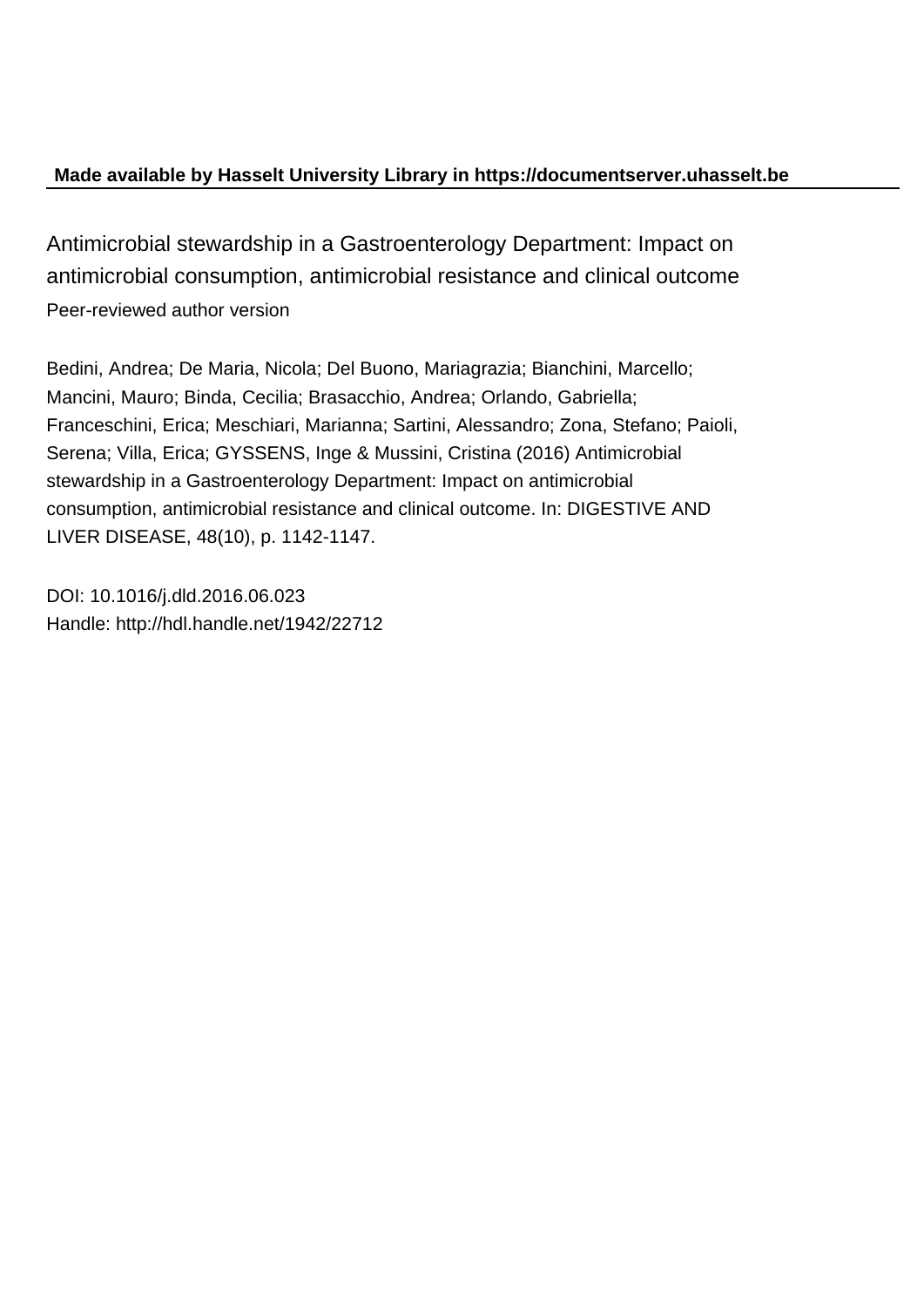### Accepted Manuscript

Title: Antimicrobial Stewardship in a Gastroenterology Department: Impact on Antimicrobial Consumption, Antimicrobial Resistance and Clinical Outcome

Author: Andrea Bedini Nicola De Maria Mariagrazia Del Buono Marcello Bianchini Mauro Mancini Cecilia Binda Andrea Brasacchio Gabriella Orlando Erica Franceschini Marianna Meschiari Alessandro Sartini Stefano Zona Serena Paioli Erica Villa Inge C. Gyssens Cristina Mussini



| PII:           | \$1590-8658(16)30482-0                          |
|----------------|-------------------------------------------------|
| DOI:           | http://dx.doi.org/doi:10.1016/j.dld.2016.06.023 |
| Reference:     | <b>YDLD 3188</b>                                |
| To appear in:  | Digestive and Liver Disease                     |
| Received date: | $4 - 5 - 2016$                                  |
| Revised date:  | $4 - 6 - 2016$                                  |
| Accepted date: | 20-6-2016                                       |

Please cite this article as: Bedini A, De Maria N, Del Buono M, Bianchini M, Mancini M, Binda C, Brasacchio A, Orlando G, Franceschini E, Meschiari M, Sartini A, Zona S, Paioli S, Villa E, Gyssens IC, Mussini C, Antimicrobial Stewardship in a Gastroenterology Department: Impact on Antimicrobial Consumption, Antimicrobial Resistance and Clinical Outcome, *Digestive and Liver Disease* (2016), <http://dx.doi.org/10.1016/j.dld.2016.06.023>

This is a PDF file of an unedited manuscript that has been accepted for publication. As a service to our customers we are providing this early version of the manuscript. The manuscript will undergo copyediting, typesetting, and review of the resulting proof before it is published in its final form. Please note that during the production process errors may be discovered which could affect the content, and all legal disclaimers that apply to the journal pertain.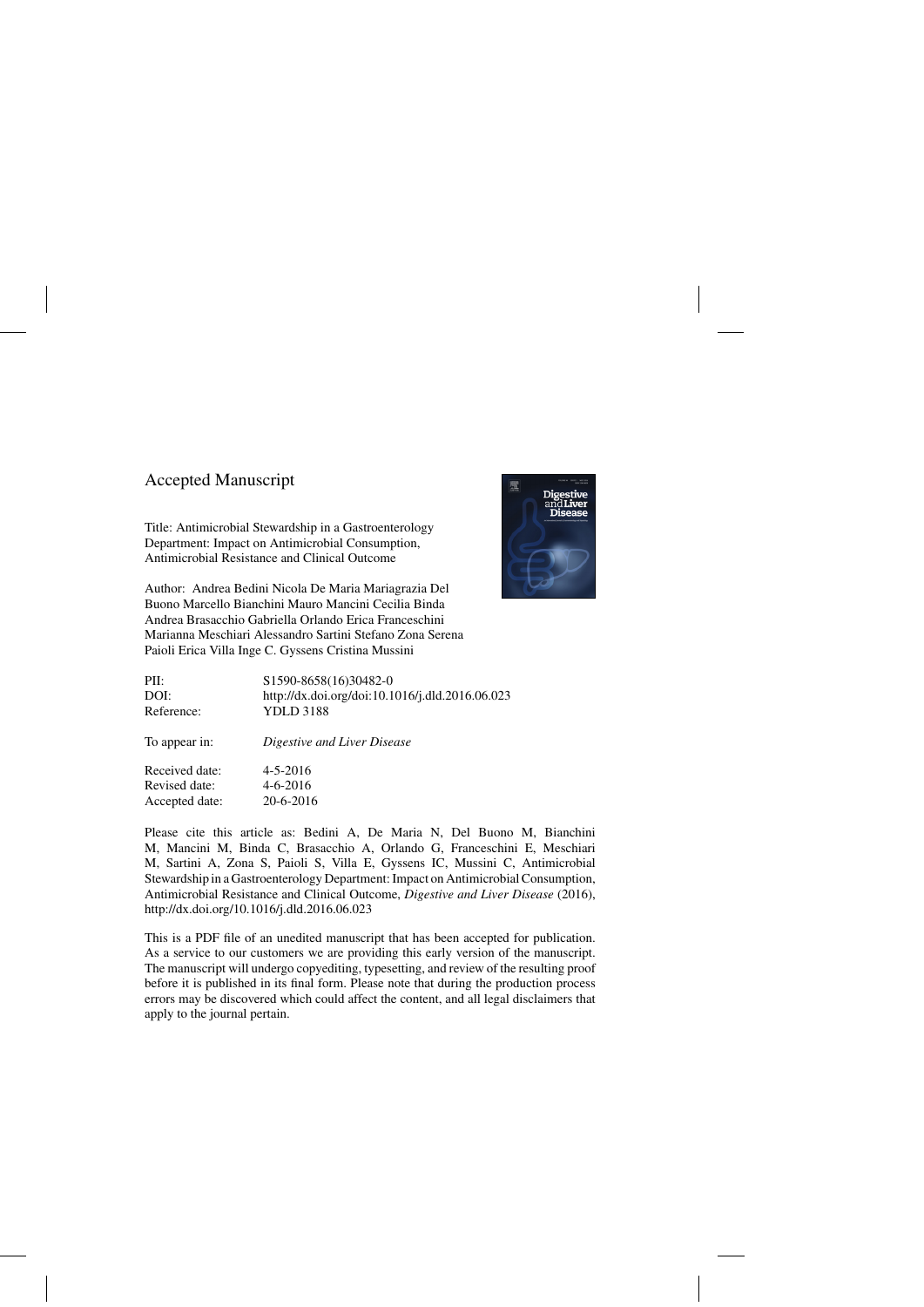### **TITLE PAGE**

**Title:** Antimicrobial Stewardship in a Gastroenterology Department: Impact on Antimicrobial Consumption, Antimicrobial Resistance and Clinical Outcome

Authors: Andrea Bedini<sup>1</sup>, Nicola De Maria<sup>2</sup>, Mariagrazia Del Buono<sup>2</sup>, Marcello Bianchini<sup>2</sup>, Mauro Mancini<sup>3</sup>, Cecilia Binda<sup>2</sup>, Andrea Brasacchio<sup>1</sup>, Gabriella Orlando<sup>1</sup>, Erica Franceschini<sup>1</sup>, Marianna Meschiari<sup>1</sup>, Alessandro Sartini<sup>2</sup>, Stefano Zona<sup>1</sup>, Serena Paioli<sup>3</sup>, Erica Villa<sup>2</sup>, Inge C. Gyssens<sup>4</sup>, Cristina Mussini<sup>1</sup>.

### **Institutional affiliations:**

<sup>1</sup>Clinic of Infectious Diseases, Azienda Ospedaliero-Universitaria, Policlinico di Modena, Italy Gastroenterology Unit, Azienda Ospedaliero-Universitaria, Policlinico di Modena, Italy Pharmaceutical Department, Azienda Ospedaliero-Universitaria, Policlinico di Modena, Italy Department of Infectious Diseases, Hasselt University, Belgium

**Key Words:** Antimicrobial stewardship, Gastroenterology, MDR-microorganisms, carbapenems, antifungals

### **Corresponding author:**

ndrea Bedini<sup>1</sup>, Nicola De Maria<sup>2</sup>, Mariagrazia Del Buono<sup>2</sup>, Marcello Bianchi<br>
cini<sup>3</sup>, Cecilia Binda<sup>2</sup>, Andrea Brasacchio<sup>1</sup>, Gabriella Orlando<sup>1</sup>, Erica<br>
ni<sup>1</sup>, Marianna Meschian<sup>1</sup>, Alessandro Sartini<sup>2</sup>, Stefano Zon Dr. Andrea Bedini Infectious Diseases Department, Azienda Ospedaliero-Universitaria, Policlinico di Modena, Via del pozzo 71 41125 Modena, Italy Phone: +39 059 4222717 Fax: +39 059 4222604 e-mail: [andreabedini@yahoo.com](mailto:andreabedini@yahoo.com)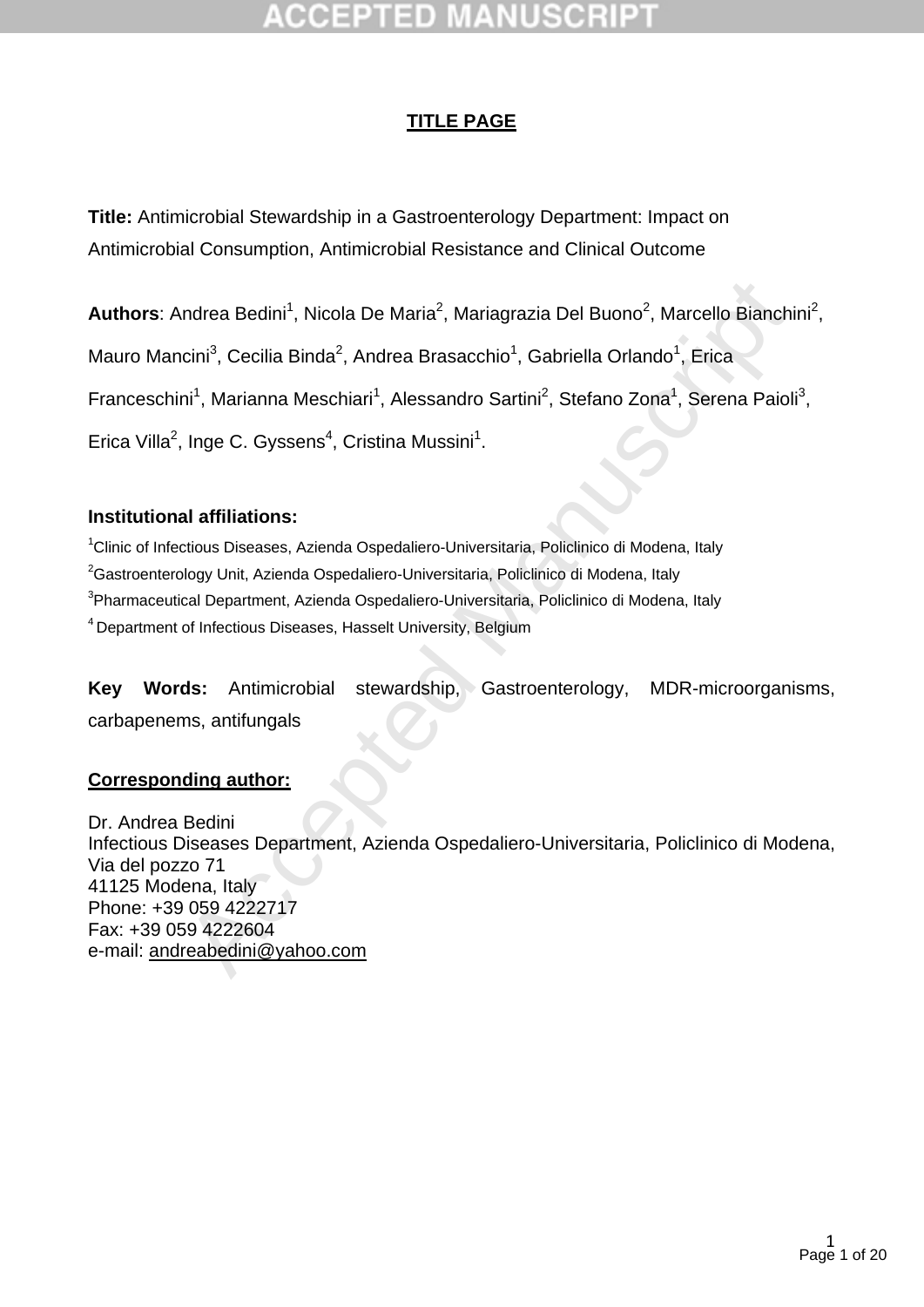# :CEPTED M

### **ABSTRACT**

Background. A major cause of the increase in antimicrobial resistance is the inappropriate use of antimicrobials.

Aims. To evaluate the impact on antimicrobial consumption and clinical outcome of an antimicrobial stewardship program in an Italian Gastroenterology Department.

Methods. Between October 2014 and September 2015 (period B), a specialist in infectious diseases (ID) controlled all antimicrobial prescriptions and decided about the therapy in agreement with gastroenterologists. The defined daily doses of antimicrobials (DDDs), incidence of MDR-infections, mean length of stay and overall in-hospital mortality rate were compared with those of the same period in the previous 12-months (period A).

ivaluate the impact on antimicrobial consumption and clinical outcome cal stewardship program in an Italian Gastroenterology Department.<br>
Hetween October 2014 and September 2015 (period B), a specialist in infective D) con Results. During period B, the ID specialist performed 304 consultations: antimicrobials were continued in 44.4% of the cases, discontinued in 13.8%, not recommended in 12.1%, de-escalated 9.9%, escalated in 7.9%, and started in 4.0%. Comparing the 2 periods, we observed a decreased of antibiotics consumption (from 109.81 to 78.45 DDDs/100 patientdays,  $p=0.0005$ ), antifungals (from 41.28 to 24.75 DDDs/100pd,  $p=0.0004$ ), carbapenems (from 15.99 to 6.80 DDDsx100pd, p=0.0032), quinolones (from 35.79 to 17.82 DDDsx100pd, p=0.0079). No differences were observed in incidence of MDR-infections, length of hospital stay (LOS), and mortality rate.

Conclusions. ASP program had a positive impact on reducing the consumption of antimicrobials, without an increase in LOS and mortality.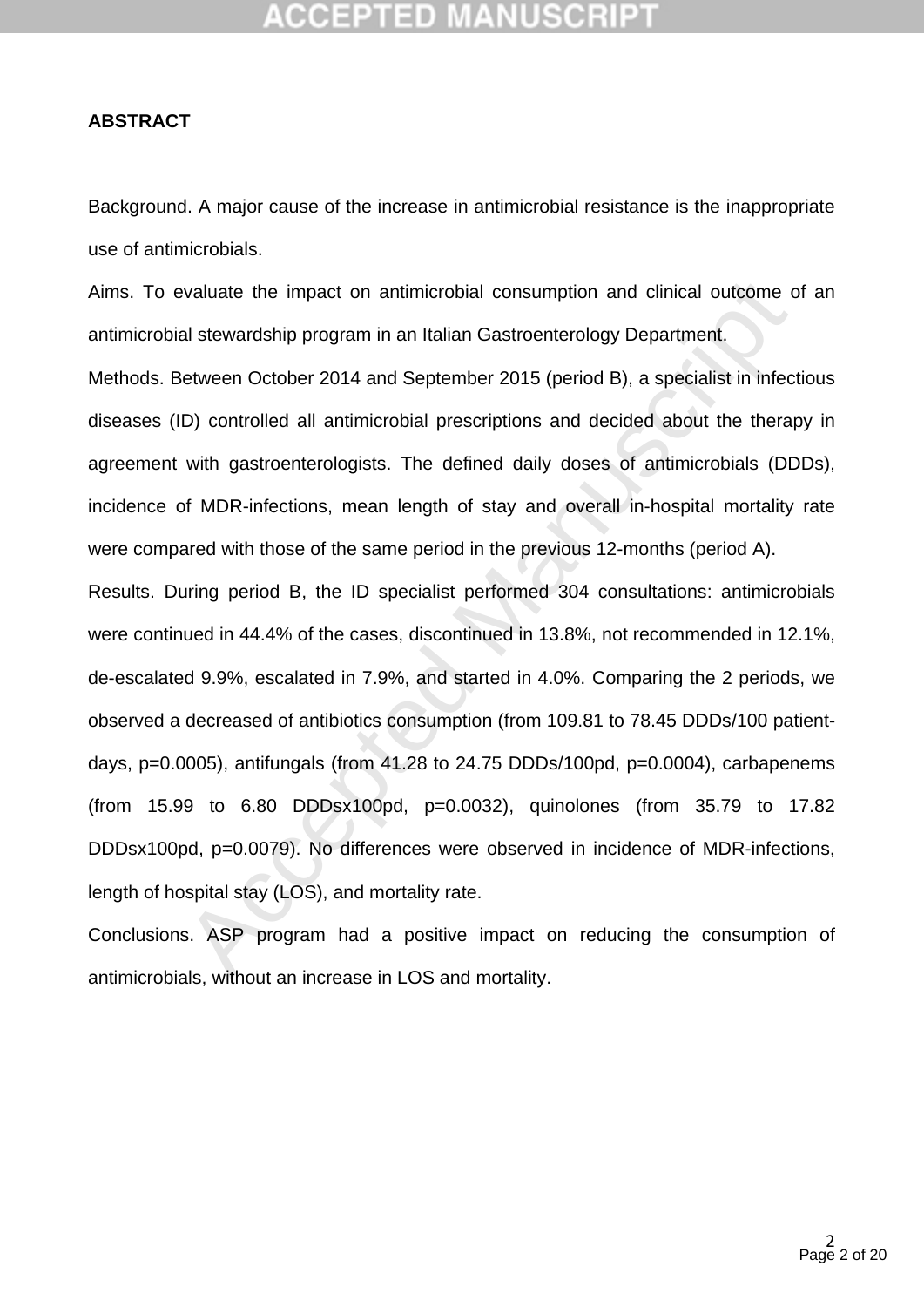# CEPTED M

**Antimicrobial Stewardship in a Gastroenterology Department: Impact on Antimicrobial Consumption, Antimicrobial Resistance and Clinical Outcome**

### **BACKGROUND**

**ROUND**<br>
Is caused by multidrug-resistant (MDR) microorganisms are difficult to tre<br>
to significant mortality and morbidity, prolonged length of hospital stay, a<br>
e costs. The rise of antimicrobial resistance with a dimini Infections caused by multidrug-resistant (MDR) microorganisms are difficult to treat, leading to significant mortality and morbidity, prolonged length of hospital stay, and excessive costs. The rise of antimicrobial resistance with a diminishing antibiotic pipeline poses a serious threat worldwide, especially concerning gram-negative microbes [1]. The overuse or misuse of antimicrobial agents is the vital component in the emergence and spread of MDR microorganisms. Unfortunately, Italy has a long tradition of widespread use of antibiotics and a high incidence of MDR microorganisms [2,3]. Antimicrobial stewardship programs (ASP) have been advocated by many to extend the life expectancy of the antimicrobial armamentarium. To date, there is growing evidence demonstrating the benefits of stewardship, including reductions of antimicrobial usage and costs [4-6]. During the past decades, the use of broad-spectrum antimicrobials in Gastroenterology Departments increased, particularly among patients with cirrhosis and spontaneous bacterial peritonitis (SBP). Bacterial infection is present in 32%-34% of hospitalized patients with cirrhosis, which is 4 to 5 fold higher than hospitalized patients in general, and it accounts for about 30%-50% of deaths [7-9]. Common types of infections in patients with cirrhosis include SBP (25%-31%), urinary tract infection (UTI) (20%-25%), pneumonia (15%-21%), bacteremia (12%), and soft tissue infection (11%)[10-12]. The major causative organisms are gram-negative bacteria, e.g., *Escherichia coli*, *Klebsiella* spp. and *Enterobacter* spp., whereas gram-positive bacteria comprise about 20%, and anaerobes only 3%[10]. In a large prospective study of cirrhotic patients with infections, multi-drug resistant (MDR) bacteria were isolated in 4%, 14%, and 35% of community-acquired,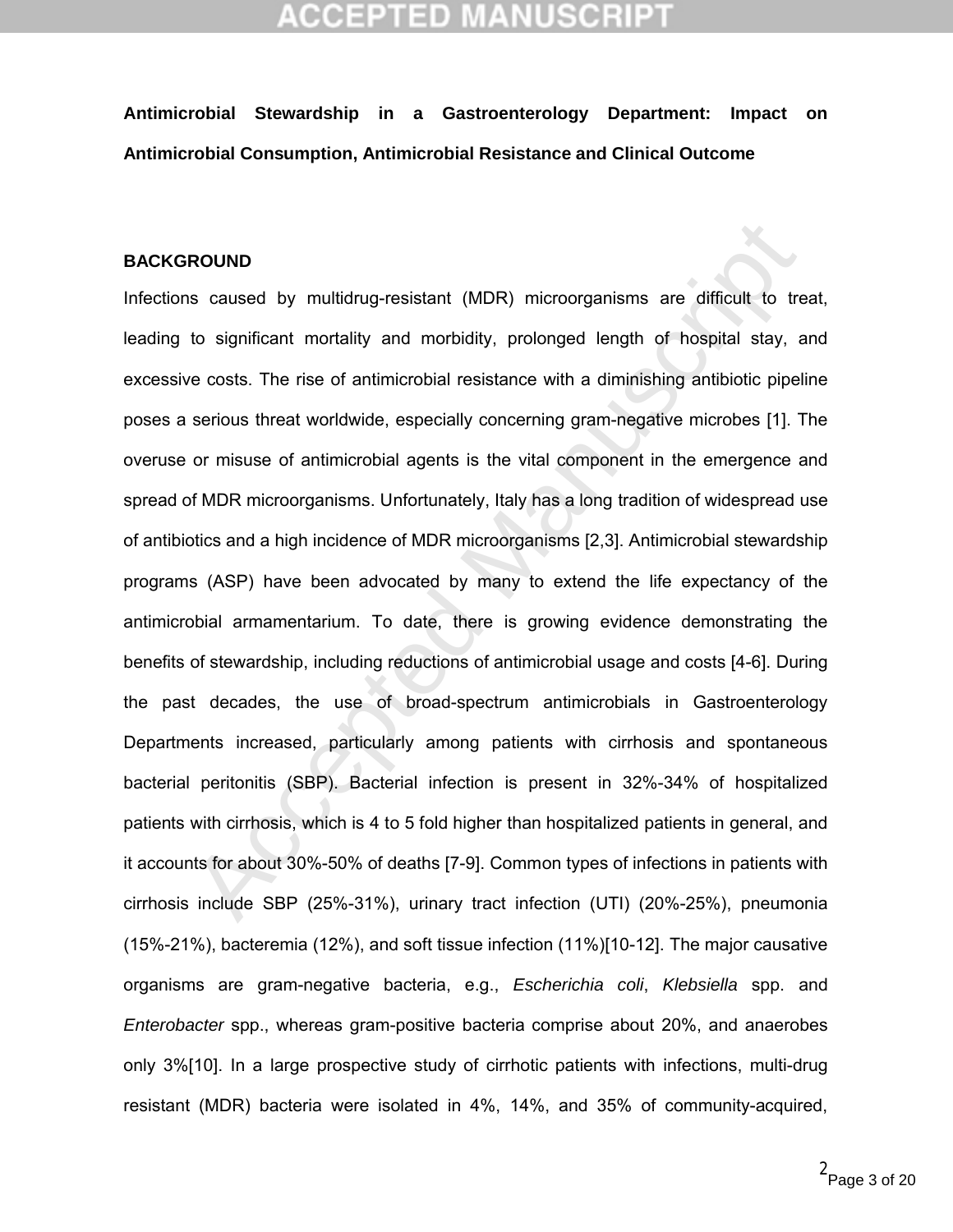and *Enterococcus faecium*[13]. There was a significantly higher incidence<br>nock and death from infections caused by resistant bacteria. Notably, the effice<br>ical antibiotic treatment was decreased in nosocomial infections ( healthcare-associated, and nosocomial infections, respectively (P < 0.001) [13]. The main resistant organisms were extended-spectrum β-lactamase (ESBL)-producing Enterobacteriaceae, followed by *Pseudomonas aeruginosa*, methicillin-resistant *S. aureus* (MRSA), and *Enterococcus faecium*[13]. There was a significantly higher incidence of septic shock and death from infections caused by resistant bacteria. Notably, the efficacy of empirical antibiotic treatment was decreased in nosocomial infections (40%), compared to community-acquired and healthcare-associated episodes (83% and 73%, respectively; P<0.0001), especially in SBP, UTI, and pneumonia (26%, 29% and 44%, respectively) [13]. Infectious diseases (ID) consultation has an important role in reducing inappropriate antimicrobial use [14-16]. To target this, an antimicrobial stewardship program (ASP) has been implemented at the Gastroenterology Department of the University Hospital of Modena, Italy. The ASP was based on case-audits: an ID specialist, member of the antimicrobial stewardship group, visited the Gastroenterology Department twice a week and controlled all antimicrobial prescriptions, finally deciding about the therapy in agreement with gastroenterologists. This department had a very high consumption of carbapenems (up 30 DDDs x100pd) in the recent years. Aims of this study were to evaluate the impact of the ASP on antimicrobial consumption, incidence of MDR microorganisms infections and clinical outcome.

### **METHODS**

This was an observational prospective study evaluating, after 12 months of intervention, the impact of newly implemented procedure (ASP) at the Gastroenterology Department of the University Hospital of Modena, Italy. Data for comparison with an historic cohort, were collected retrospectively from the hospital's data warehouse. The antimicrobial stewardship group is multi-disciplinary, consisting of clinical microbiologists, infectious disease (ID) physicians, and hospital pharmacists. The group reports to the hospital's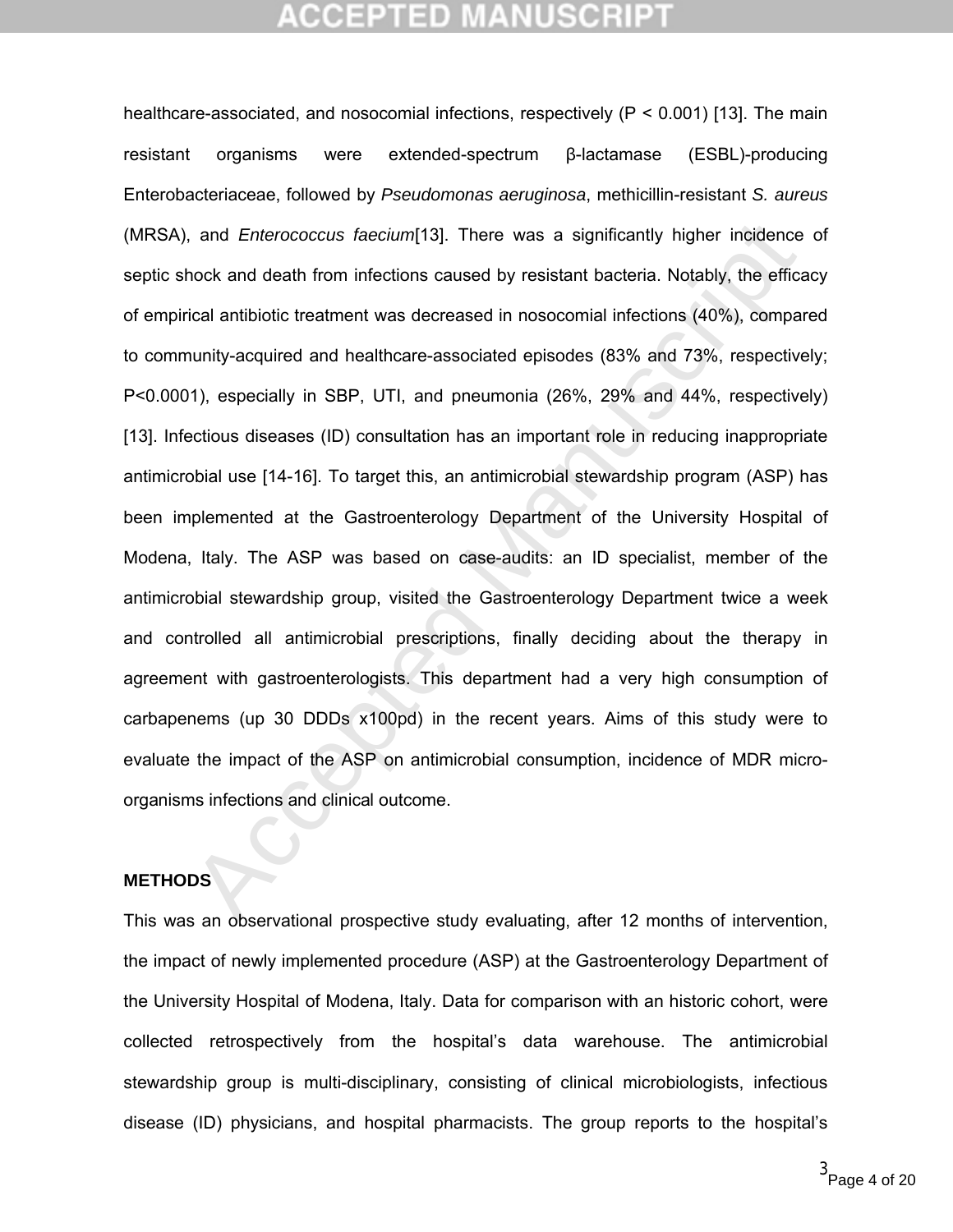Antimicrobial Committee and Infection Prevention Committee, which have a mandate from the board of directors to implement and run the ASP. An ID specialist, member of the antimicrobial stewardship group, visited the ward twice a week, generally on Tuesday and on Friday, and discussed antimicrobial therapy bed-side with the treating physicians, faceto-face. During the case-audit, the therapy was discussed and the available diagnostics were reviewed. Using the expertise and experience of both the ID specialist and the ward physician, a decision on the antimicrobial therapy was made.

Final decisions were always based on local guidelines for antimicrobial therapy, which in turn are based on national and IDSA guidelines, and on rates of local resistance to antimicrobials.

Inclusion of patients in the ASP was done by a specialist in ID who controlled all therapies twice a week: all in-patients who received one or more antimicrobials at the time of the visit were included in the study. Patients' antimicrobial consumption was measured in defined daily doses (DDDs) per 100 patient days (DDDs/100pd), as stated by the WHO [17].

y, and discussed antimicrobial therapy bed-side with the treating physicians, factoming the case-audit, the therapy was discussed and the available diagnost viewed. Using the expertise and experience of both the ID special We evaluated and described the reasons for antimicrobial prescription. For diagnosis of pneumonia we considered the presence of respiratory symptoms (with or without fever) with  $>1$  opacity on the chest radiographs; the presence of  $>250$  polymorphonuclear leukocytes (PMN)/ $mm^3$  in the ascitic fluid is used to define spontaneous bacterial periotonitis (SBP); cholangitis was suspected in any patient who appears septic, jaundiced, or who have abdominal pain, associated with an obstruction of the biliary tree. For the diagnosis of urinary tract infections (UTIs) and bloodstream infections, we considered the isolation of a bacteria/fungus from urine or blood culture in presence of symptoms compatible with the clinical syndrome. For cirrhotic patients, the presence of fever was not an essential criterion for infection.

We compared the DDDs of antimicrobials, the incidence of infections caused by MDR-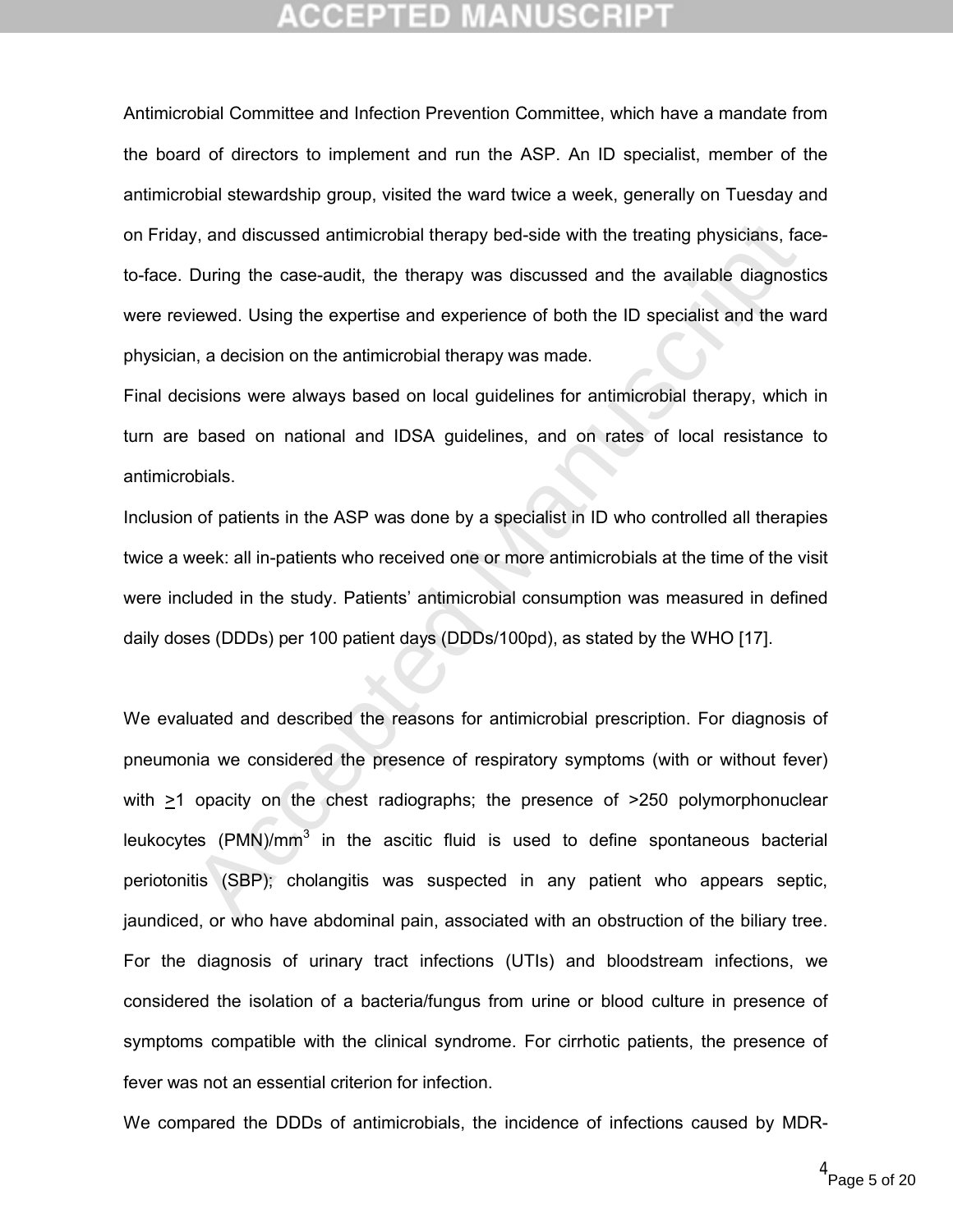## CEPTED

microorganisms, the mean length of stay and the overall in-hospital mortality rate with those of the patients admitted in the same Department during the previous 12-months (1 October 2013-30 September 2014, period A). We considered the following multidrug resistant (MDR)-microorganisms (using the criteria suggested by European Committee on Antimicrobial Susceptibility Testing – EUCAST) [18]: *Escherichia coli* ESBL-producing strain (MICs for cefotaxime > 2 µg/ml), methicillin-resistant *Staphylococcus aureus* (MRSA; MICs for oxacillin ≥ 4 μg/ml), vancomycin-resistant *Enterococcus spp.* (VRE; MICs for vancomycin  $\geq 4$  µg/ml) and carbapenem-resistant bacteria (CRB; MICs for meropenem  $> 8$ μg/ml).

(MDR)-microorganisms (using the criteria suggested by European Committee<br>
bobial Susceptibility Testing – EUCAST) [18]: *Escherichia coli* ESBL-production<br>
IICs for cefotaxime >2 µg/ml), methicillin-resistant *Staphylococc* **Statistical Analysis.** Analysis was performed by using IBM SPSS Statistics 22 (IBM, Armonk, NY, USA). The comparison between the incidence rate of the infections caused by MDR-bacteria was performed by a two-sample test of proportions. For antibiotic consumption of the total Department, including patients without intervention(s), monthly DDDs were grouped in pre-intervention and during intervention periods. Pooled median DDDs were compared between periods using Wilcoxon (Mann-Whitney) U-test. Univariate linear regression analyses were performed to assess means and slopes of variations of DDDs during pre- and during intervention. Significance threshold was set for a *p*<0.05. Analysis was performed by using IBM SPSS Statistics 22 (IBM, Armonk, NY, USA).

### **RESULTS**

Between October 2014 and September 2015, 784 patients were admitted to the Gastroenterology Department of the University Hospital of Modena, Italy. During this period (period B), 176 (22.4%) patients received at least one ID consultation and have been enrolled in the study. Overall, 304 ID consultations were performed. Sixty-one percent of the patients were males and the mean age was 63 years (range: 19-95 years). Case-audits took on average between 10 and 15 minutes, including administration time.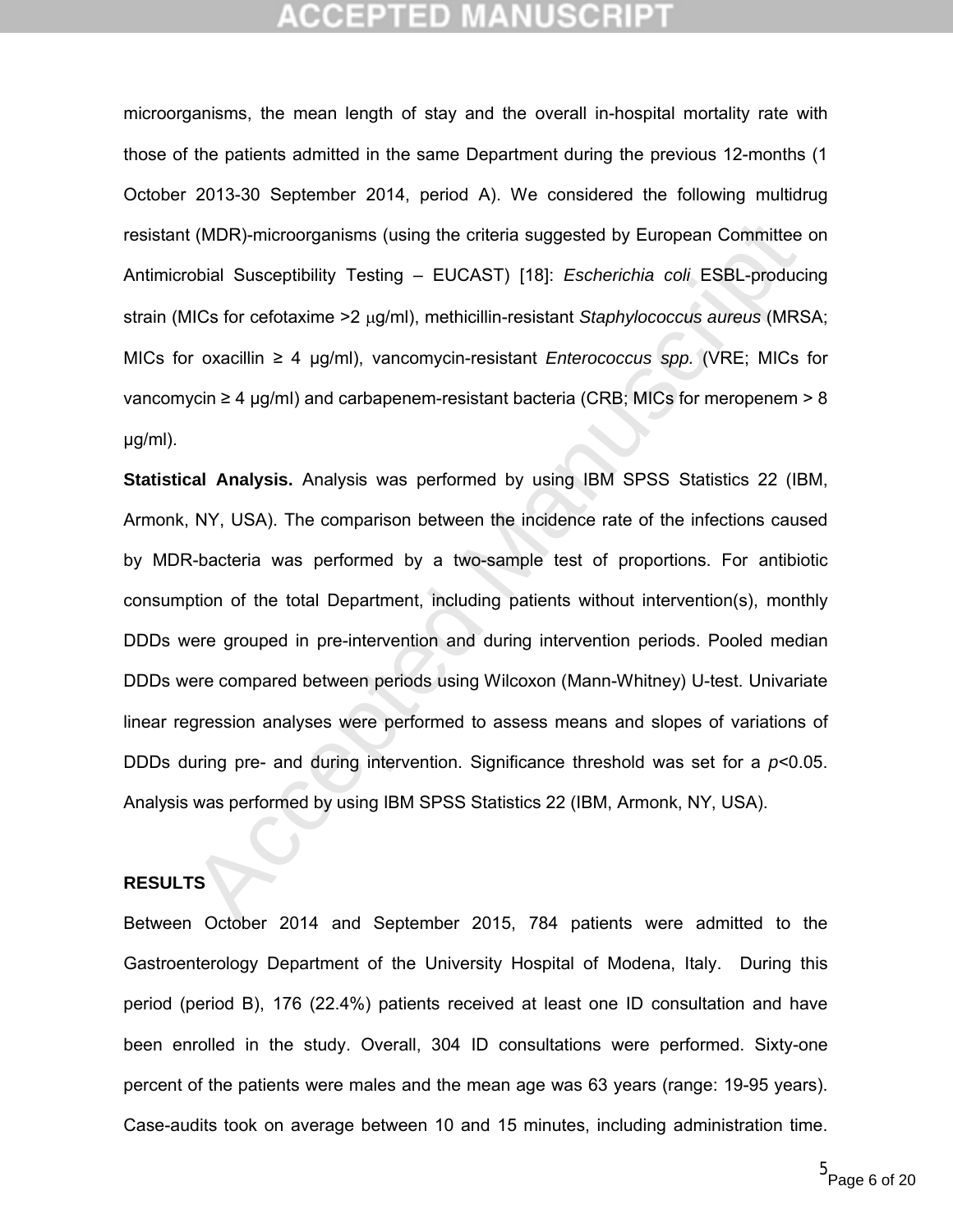Demographic characteristics of the patients, underlying diseases and type of infection are shown in the Table 1. The most common infections were pneumonia (24.43%), bloodstream infection (BSI; 18.75%) and cholangitis or cholecystitis (17.04%). Thirty-two (18.18%) patients received antimicrobials without a proven infection (11 patients for pancreatitis, 8 for prophylaxis after variceal bleeding and 13 for encephalopathy in cirrhosis).

*ID consultations.* During period B, the ID specialist performed 304 consultations for 176 patients (Figure 1): the antimicrobial prescription was unchanged in 135 cases (44.4%), interrupted in 42 (13.8%), not recommended in 37 (12.1%), de-escalated in 30 (9.9%), escalated in 24 (7.9%), and started in 12 (4.0%). In 13 cases (4.3%) the dosage of antimicrobials was corrected and in another 11 cases (3.6%) the class of antimicrobials was changed. In the 98.02% of the cases, the ID consultant and the medical team of the department found an agreement on antimicrobial therapy to be prescribed.

) patients received antimicrobials without a proven infection (11 patients<br>titis, 8 for prophylaxis after variosal bleeding and 13 for encephalopathy<br>
).<br>
unitations. During period B, the ID specialist performed 304 consu *Antimicrobial consumption.* During period B, there was an overall significantly decrease of antibiotics from 109.81 to 78.45 DDDs per 100 patient-days, p=0.0005, and antifungals from 41.28 to 24.75 DDDsx100pd, p=0.0004. The greatest impact of the ASP was observed on carbapenems (Figure 2), which decreased from 15.99 to 6.80 DDDs/100pd (p=0.0032), and quinolones, which decreased from 35.79 to 17.82 DDDs/100pd (p=0.0079). Also the overall consumption of glycopeptides and echinocandins decreased (Table 2), but not significantly (p=0.193 and p=0.440, respectively). This reduction in broad-spectrum antibiotic use was accompanied by a slight increase in the consumption of penicillins (from 44.29 to 47.75 DDDs/100pd, p=0.729), but not of other antibiotics as aminoglycosides, macrolides, linezolid, daptomycine and tigecycline (data not shown). Third and fourth generation cephalosprins moderately decreased from 13.46 to 12.60 DDDs/100pd, p=0.488.

*Infections, LOS and mortality rate.* Table 2 shows the clinical, microbiological and

<sup>6</sup><br>Page 7 of 20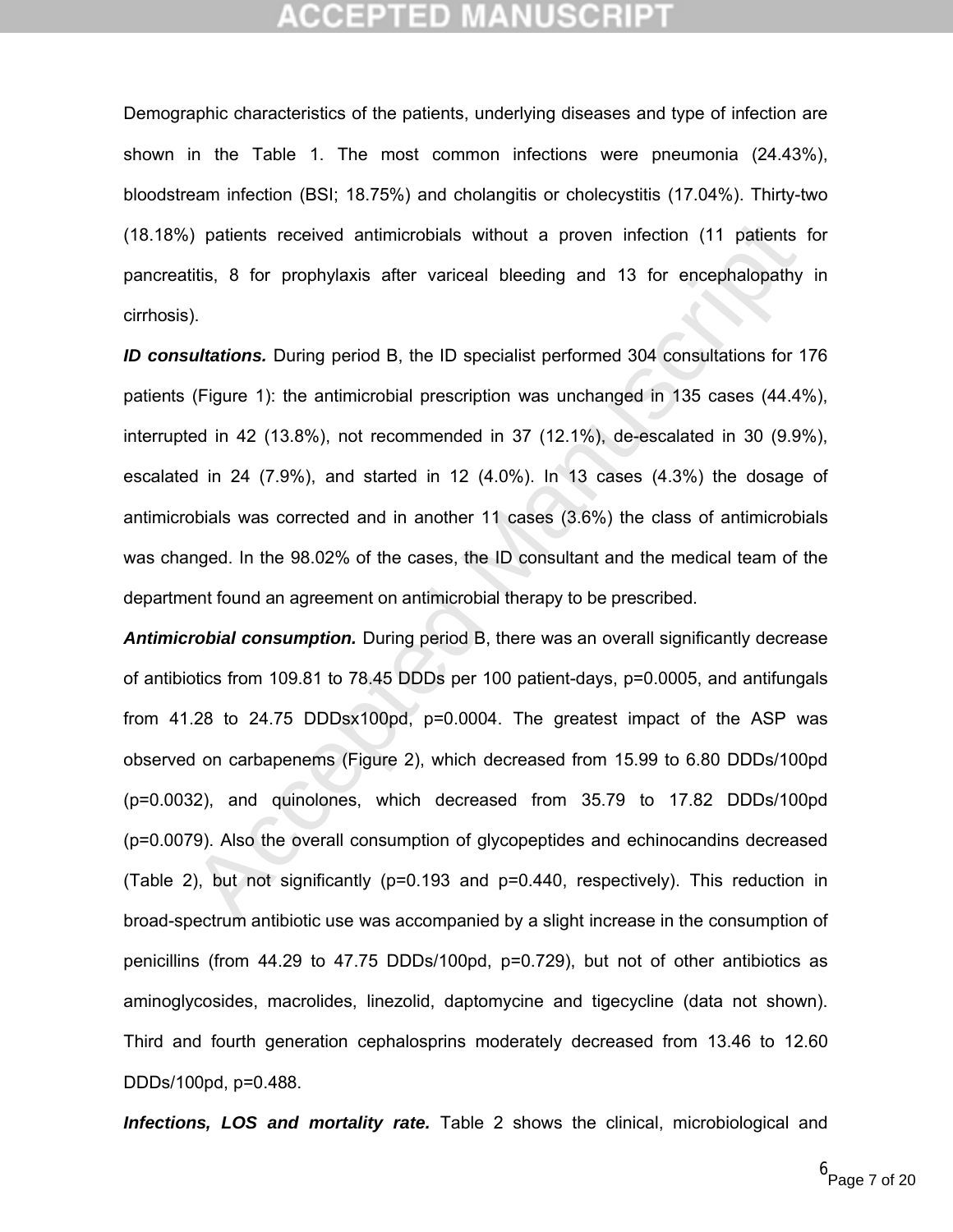d in-hospital mortality rate. It should be noted that all patients who had<br>s cause of death (12/176, 6.81%) were performing an antibiotic therapy effecti<br>asis of the microbiological isolates. Furthermore, we observed that, pharmacological data of the patients admitted to the Gastroenterology Department during the Period A (October 2013-September 2014) and the Period B (October 2014-September 2015) of the study. No significant differences were evidenced in the number of admissions, LOS and in-hospital mortality rate. It should be noted that all patients who had an infectious cause of death (12/176, 6.81%) were performing an antibiotic therapy effective on the basis of the microbiological isolates. Furthermore, we observed that, in comparison with non cirrhotic patients, individuals with liver cirrhosis (90/176, 51.13%) had higher mortality rate due to infectious causes (2.32% and 11.11%, respectively; p<0.033), and a higher LOS (16.51 and 20.88 days, respectively; p: n.s.). In the 50.0% of the cases, the death for bacterial infections occurred, in cirrhotic patients, within 15 days after infection. It is noteworthy, however, that the incidence of MDR bacteria infections decreases after the implementation of ASP, but without reaching a statistical significance. Only the incidence of *K. pneumonia* carbapenem-resistant moderately increased (p=0.823).

### **DISCUSSION**

ID services play an important role in improving antimicrobial use by providing expert advice on the appropriate use of antimicrobial agents, education to prescribers, and developing and implementing evidence-based guidelines. It was suggested that consultation with an ID specialist is one of the six clinical strategies to reduce inadequate antimicrobial treatment in the hospital setting [19]. Many studies demonstrated improved patient outcomes when ID physicians were involved in the care of patients with bacteraemia, with the advantage of reducing morbidity, mortality, and cost of care [14]. Indeed, a previous study from our institution showed that ID consultation led to cost reduction by advising less expensive antibiotics and reducing third- and fourth-generation cephalosporins, piperacillin/tazobactam, teicoplanin, and parenteral quinolones [20]. To our knowledge, this is the first study on antimicrobial stewardship in a Gastroenterology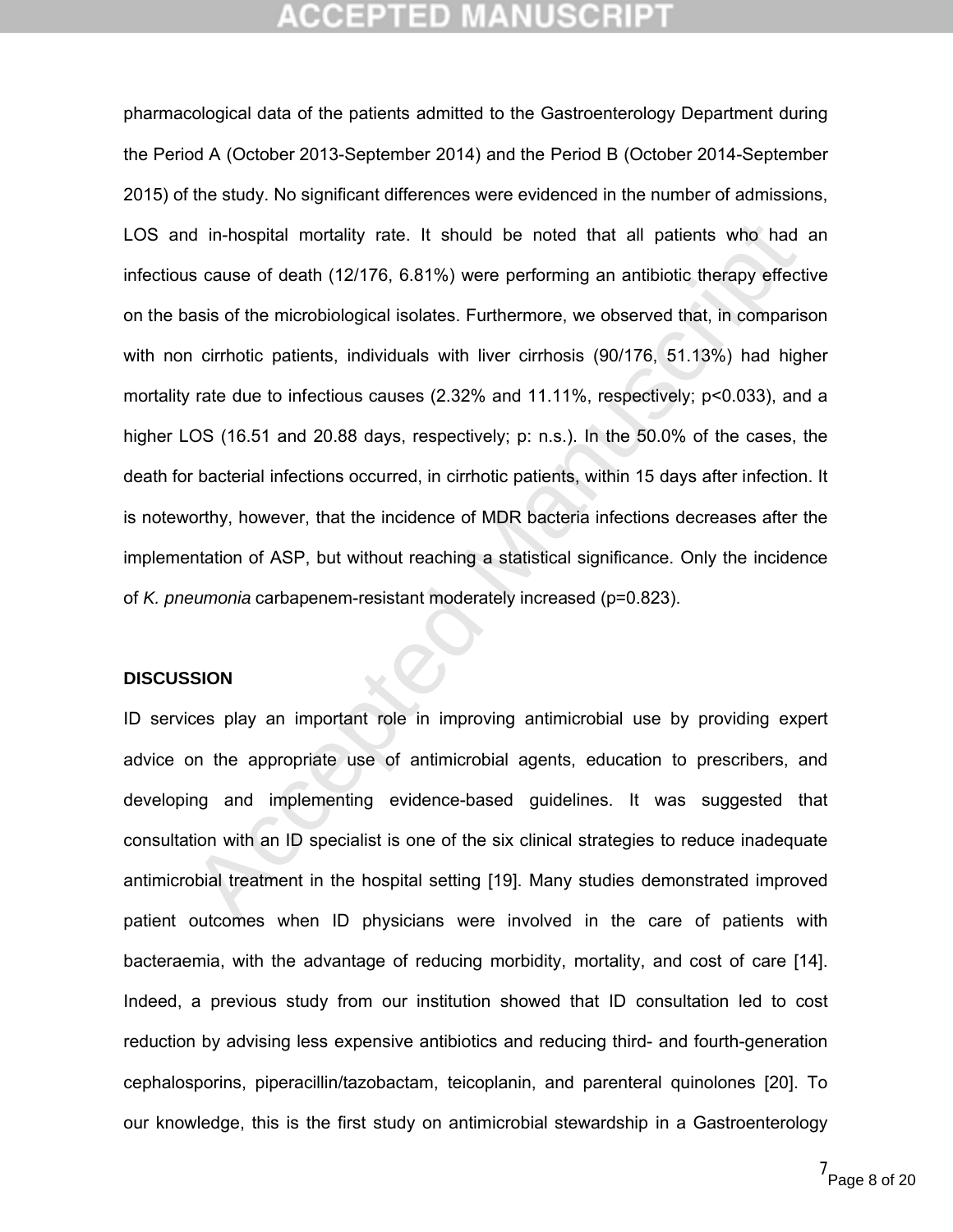Department. Our data demonstrate important results. First, antimicrobial therapy was changed in 21.4%, discontinued completely in 13.8%, and not recommended in 12.1% of cases. Similarly, in a Urology Department in Netherlands, the therapy was changed in 37.7% and discontinued in 23.7% of patients [21], and in a Turkish hospital the therapy was changed in 57.4% of patients and antibiotics were not necessary for 9.8% [22]. This finding is consistent with previous studies where the use of antimicrobial therapy was judged to be inappropriate or required change. In a study by Yinnon et al [23] there was a change of therapy or discontinuation of antibiotics in 46%. Other studies found that 41– 66% of antibiotic was changed after ID consultation [24,25].

and discontinued in 23.7% of patients [21], and in a Turkish hospital the theranged in 57.4% of patients and antibiotics were not necessary for 9.8% [22]. Tis consistent with previous studies where the use of antimicrobial Second, the ASP had a positive impact on the consumption of antibiotics and antifungals, especially as regards carbapenems, quinolones, glycopeptides and echinocandins. One of the main reasons why we selected the Gastroenterology Department forthe ASP was that it had a very high consumption of carbapenems (up 30 DDDs /100pd) during the past years. This was mainly due to the fact that since 2011 an increase of infection and colonization rates of ESBL-positive Enterobacteriaceae was observed in our hospital and the first-line empirical treatment in cirrhotic patients with sepsis or PBS was changed from ceftriaxone to meropenem. Therefore, the ASP was focused especially in reducing the carbapenems and quinolones consumption. An important result of our study is that the reduction in broad-spectrum antibiotic consumption was not associated with an increase in LOS and, in mortality rate. Moreover, the incidence of MDR bacterial infections decreased during the ASP implementation period, even if it did not reach statistical significance. This could indicate that a reduction in the use of broad-spectrum antibiotics may have contributed a lower selection of MDR bacteria.

Objective of the case-audit was to reach a consensus-based agreement between the ID specialist and the physician at the ward, using (local) guidelines, available diagnostics and the expertise and experience of both physicians. This should optimize antimicrobial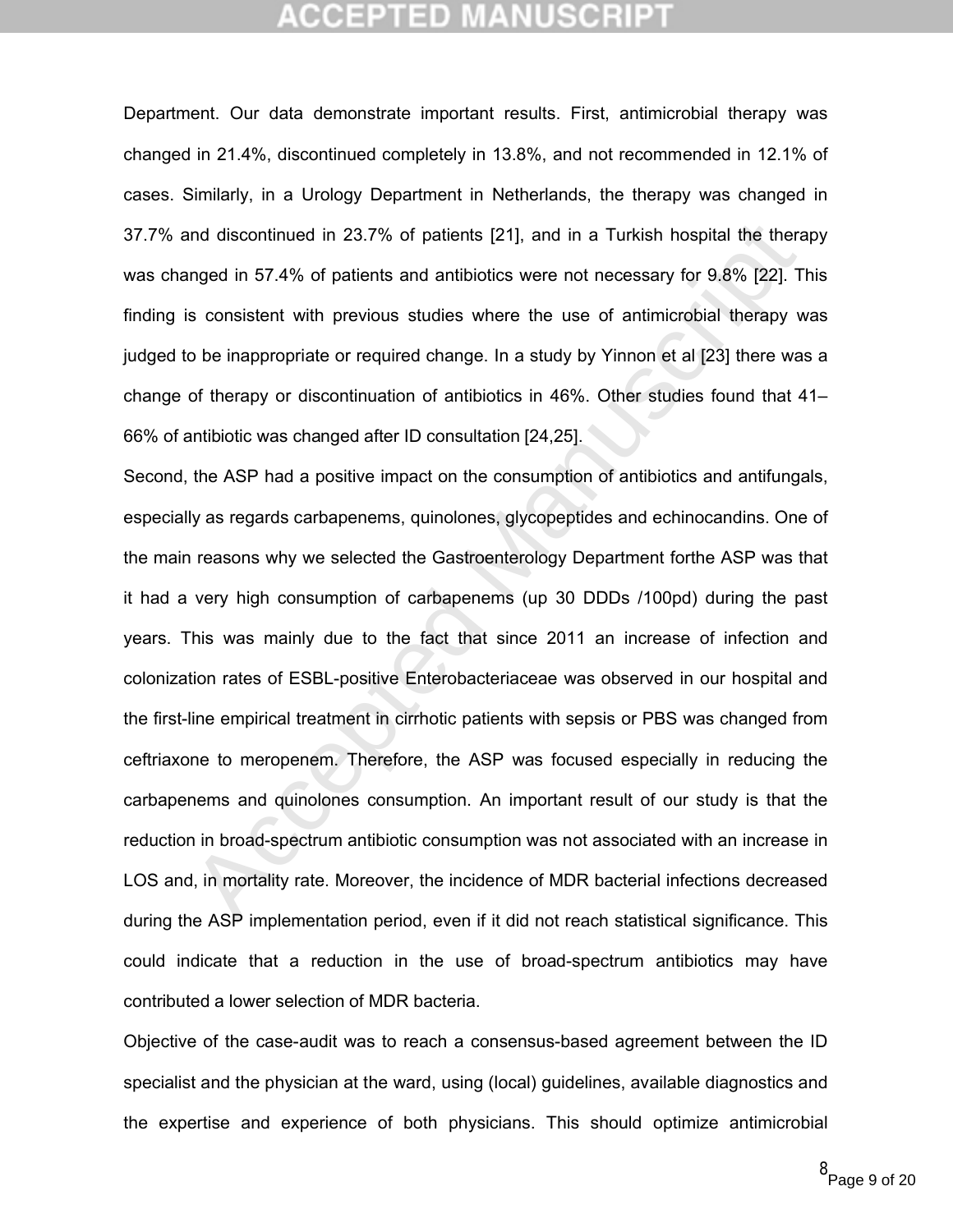treatment. The case-audit focused on the improvement of patient care through relatively easy to achieve improvements after a few days of therapy, such as early de-escalation of antimicrobial therapy and stop when there was no longer an indication. Furthermore, the face-to-face case-audit on the ward provided an extra opportunity for questions about appropriateness of therapy and requesting additional consultations for other patients on the ward.

ace case-audit on the ward provided an extra opportunity for questions ab<br>ateness of therapy and requesting additional consultations for other patients<br>1.<br>
Adv confirms that cirrhosis is one of the main reasons for admissi Our study confirms that cirrhosis is one of the main reasons for admission in Gastroenterology Department. The patients with cirrhosis accounted for the 51.13% of the study population and resulted to have a higher LOS and in-hospital mortality rate. Arvaniti *et al.* demonstrated that bacterial infections in cirrhosis are associated with poorer outcome and that mortality increased about 4 fold [26]. Both short- and long-term mortality rates of sepsis in cirrhotic patients are very high; 26%-44% of patients die within 1 month after infection and another 33% die in 1 year [26,27]. Also we observed a poorer outcome in the patients with cirrhosis and bacterial infections, and despite an effective antimicrobial treatment, 50.0% of these patients died within 15 days after infection. Factors that must to be taken into account as predictors of death during or following infection are: advanced liver disease, nosocomial origin, gastrointestinal haemorrhage, encephalopathy, liver cancer, presence of shock and organ failure (especially renal failure) [26,27].

Our study has some limitations. Effects of ASP were evaluated for a Gastroenterology Department in a single academic setting and it does not allow general considerations. Nevertheless, we think that in the absence of any data even a study conducted on a single Gastroenterology department could give important information. Moreover, a Gastroenterology department due to the severity of its case mix and the peculiarity of cirrhotic patients could represent a good example of how ASP could be implemented also in setting treating more complicated patients.

Another important limitation was that the comparison of LOS and the mortality rate in the 2

Page 10 of 20 9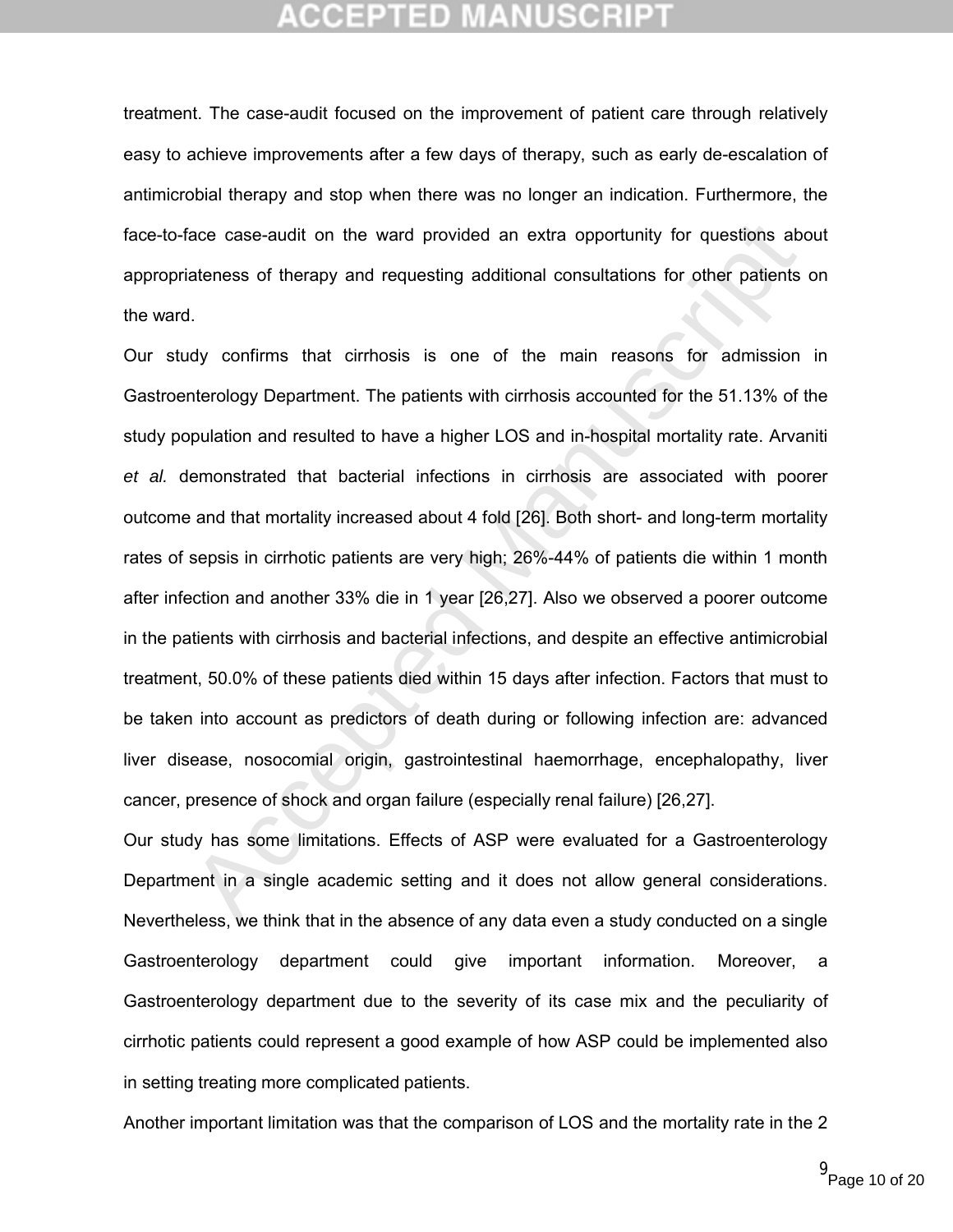### CCEPTED 30 B

periods of the study considered all the patients admitted to the department during the period A and the period B, and not only the patients that received or needed antimicrobial treatment. Finally, we did not perform a cost benefit analysis.

In conclusion, ASP interventions are beneficial without showing any negative impact on survival by reducing the use of broad-spectrum antibiotics and for this reason it should be promoted throughout the hospital departments.

usion, ASP interventions are beneficial without showing any negative impact<br>by reducing the use of broad-spectrum antibiotics and for this reason it should<br>d throughout the hospital departments.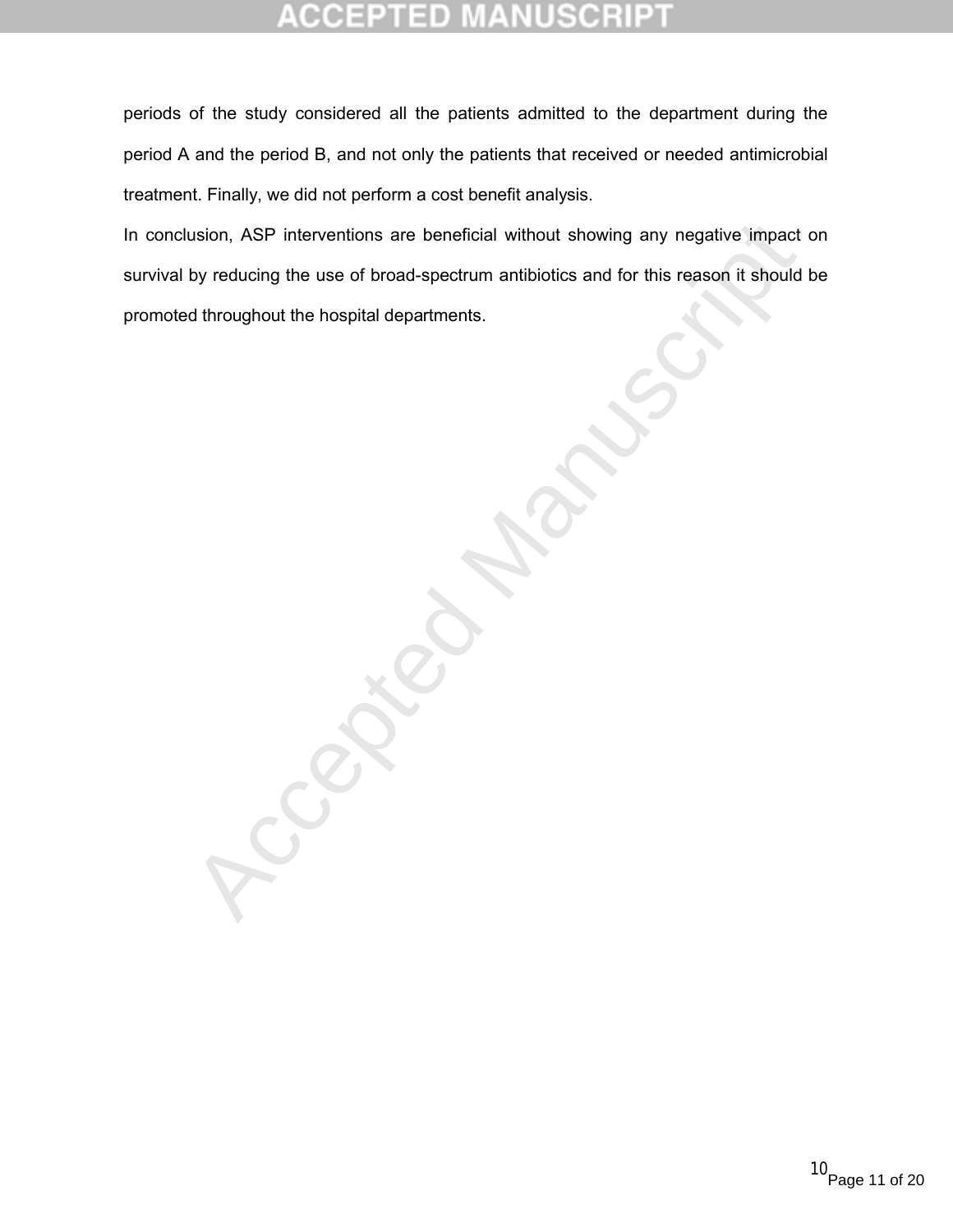## CEPTED

### **REFERENCES**

on of cefepime minimum inhibitory concentrations and detection of extends<br>an b-lactamase production among clinically important Enterobacteriaceae isolat<br>from patients in intensive care units in Taiwan: results from the Sur 1. Jean SS, Lee WS, Bai KJ, Lam C, Hsu CW, Yu KW, et al. Relationship between the distribution of cefepime minimum inhibitory concentrations and detection of extendedspectrum b-lactamase production among clinically important Enterobacteriaceae isolates obtained from patients in intensive care units in Taiwan: results from the Surveillance of Multicenter Antimicrobial Resistance in Taiwan (SMART) in 2007. J Microbiol Immunol Infect 2015;48:85-91.

2. http://ecdc.europa.eu/en/activities/surveillance/ESAC-Net/Pages/index.aspx

3.http://ecdc.europa.eu/en/healthtopics/antimicrobial\_resistance/database/Pages/databas e.aspx

4. Chen IL, Lee CH, Su LH, Tang YF, Chang SJ, Liu JW. Antibiotic consumption and healthcare-associated infections caused by multidrug-resistant gram-negative bacilli at a large medical center in Taiwan from 2002 to 2009: implicating the importance of antibiotic stewardship. PLoS One 2013;8:e65621.

5. McGowan JE. Antimicrobial stewardship the state of the art in 2011: focus on outcome and methods. Infect Control Hosp Epidemiol 2012;33:331-7.

6. Tseng SH, Ke YF, Chang FY. National action plan to combat antimicrobial resistance in Taiwan. J Microbiol Immunol Infect 2014;47:167-70.

7. Tandon P, Garcia-Tsao G. Bacterial infections, sepsis, and multiorgan failure in cirrhosis. Semin Liver Dis 2008; 28: 26-42

8. Wong F, Bernardi M, Balk R, Christman B, Moreau R, Garcia-Tsao G, Patch D, Soriano G, Hoefs J, Navasa M. Sepsis in cirrhosis: report on the 7th meeting of the International Ascites Club. Gut 2005; 54: 718-725

9. Barnes PF, Arevalo C, Chan LS, Wong SF, Reynolds TB. A prospective evaluation of bacteremic patients with chronic liver disease. Hepatology 1988; 8: 1099-1103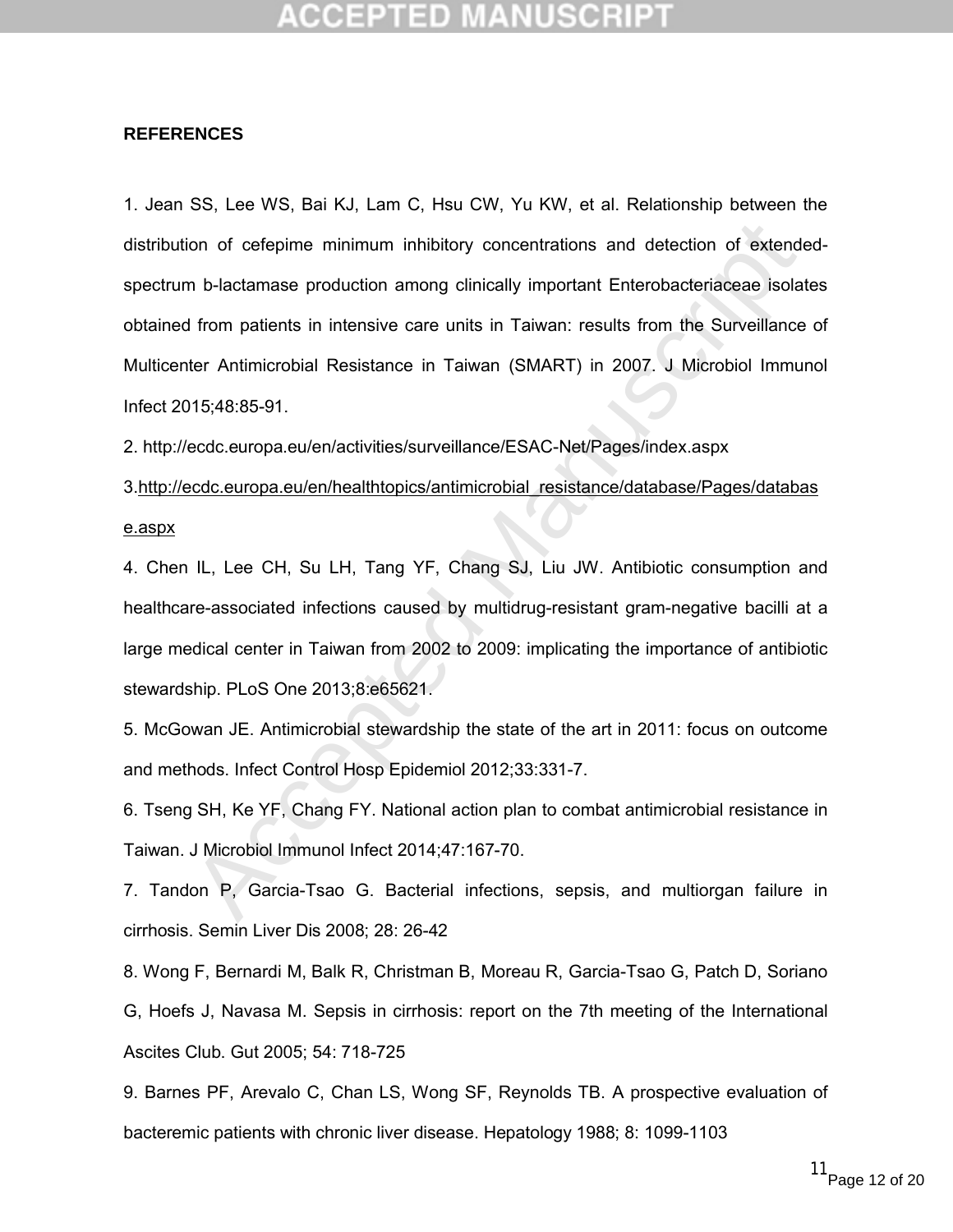## CCEPTED

10. Bunchorntavakul C, Chavalitdhamrong D. Bacterial infections other than spontaneous bacterial peritonitis in cirrhosis. World J Hepatol 2012; 4: 158-168

11. Fernández J, Navasa M, Gómez J, Colmenero J, Vila J, Arroyo V, Rodés J. Bacterial infections in cirrhosis: epidemiological changes with invasive procedures and norfloxacin prophylaxis. Hepatology 2002; 35: 140-148

12. Caly WR, Strauss E. A prospective study of bacterial infections in patients with cirrhosis. J Hepatol 1993; 18: 353-358

s in cirrhosis: epidemiological changes with invasive procedures and norfloxa<br>
xis. Hepatology 2002; 35: 140-148<br>
V.W.R. Strauss E. A prospective study of bacterial infections in patients w<br>
.J. Hepatol 1993; 18: 353-358<br> 13. Fernández J, Acevedo J, Castro M, Garcia O, de Lope CR, Roca D, Pavesi M, Sola E, Moreira L, Silva A, Seva-Pereira T, Corradi F, Mensa J, Ginès P, Arroyo V. Prevalence and risk factors of infections by multiresistant bacteria in cirrhosis: a prospective study. Hepatology 2012; 55: 1551-1561

14. Petrak RM, Sexton DJ, Butera ML, Tenenbaum MJ, MacGregor MC, Schmidt ME, et al. The value of an infectious diseases specialist. Clin Infect Dis. 2003;36:1013–7.

15. Paterson DL. The role of antimicrobial management programs in optimizing antibiotic prescribing within hospitals. Clin Infect Dis. 2006;42:S90–5.

16. Sunenshine RH, Liedtke LA, Jernigan DB, Strausbaugh LJ. Infectious diseases society of America emerging infections network. Role of infectious diseases consultants in management of antimicrobial use in hospitals. Clin Infect Dis. 2004;38:934–8.

17. http://www*.*whocc*.*no/atcdddindex

18. http://www.eucast.org/clinical\_breakpoints/

19. Kollef MH. Inadequate antimicrobial treatment: An important determinant of outcome for hospitalized patients. Clin Infect Dis. 2000;31:S131–8.

20. Della Loggia P, Gherardi V, Pellegrino F, Cocchi I, Esposito R, Kiren V. Improving the appropriateness of antibiotic prescription in hospitals: A pilot study assessing the effectiveness of an infectious diseases specialist's consultation programme. Int J Antimicrob Agents. 2008;31:488–9.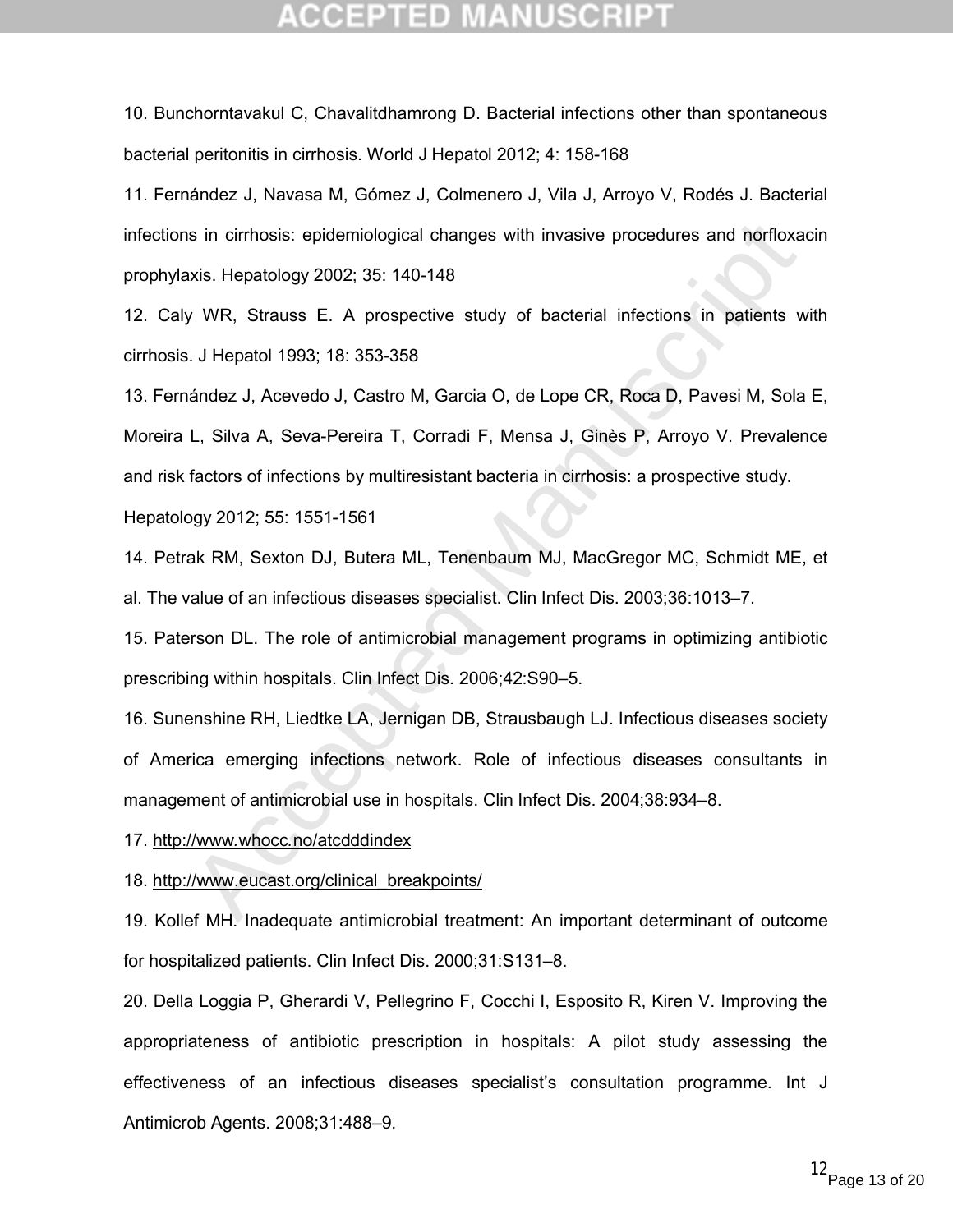## CEPTED

21. Dik JWH, Hendrix R, Lo-Ten-Foe JR et al. Automatic day-2 intervention by a multidisciplinary antimicrobial stewardship-team leads to multiple positive effects. Front Microbiol. 2015; 6:546

22. Yapar N, Erdenizmenli M, Oğuz VA, Kuruüzüm Z, Senger SS, Cakir N, et al. Infectious disease consultations and antibiotic usage in a Turkish university hospital. Int J Infect Dis. 2006;10:61–5.

23. Yinnon AM. Whither infectious diseases consultations. Analysis of 14,005 consultations from a 5-year period. Clin Infect Dis. 2001;33:1661–7.

24. Sexton DJ, Corey GR, Ingram CW, Morris VM, Haywood HB., 3rd Consultation in university-based and community-based infectious disease practices: A prospective study. Clin Infect Dis. 1995;20:391–3.

25. Wilkins EG, Hickey MM, Khoo S, Hale AD, Umasankar S, Thomas P, et al. Northwick Park Infection Consultation Service. Part I. The aims and operation of the service and the general distribution of infection identified by the service between September 1987 and July 1990 [see comment] J Infect. 1991;23:47–56.

ar N, Erdenizmenli M, Oğuz VA, Kuruüzüm Z, Senger SS, Cakir N, et al. Infectio<br>consultations and antibiotic usage in a Turkish university hospital. Int J Infect D<br>c.f. 1-5.<br>f.f. -5.<br>f.f. -5.<br>f.f. -5.<br>f.f. -5.<br>f.f. -5.<br>f.f. 26. Arvaniti V, D'Amico G, Fede G, Manousou P, Tsochatzis E, Pleguezuelo M, Burroughs AK. Infections in patients with cirrhosis increase mortality four-fold and should be used in determining prognosis. Gastroenterology 2010; 139: 1246-1256, 1256.e1-5 27. Christou L, Pappas G, Falagas ME. Bacterial infection-related morbidity and mortality

in cirrhosis. Am J Gastroenterol 2007;102: 1510-1517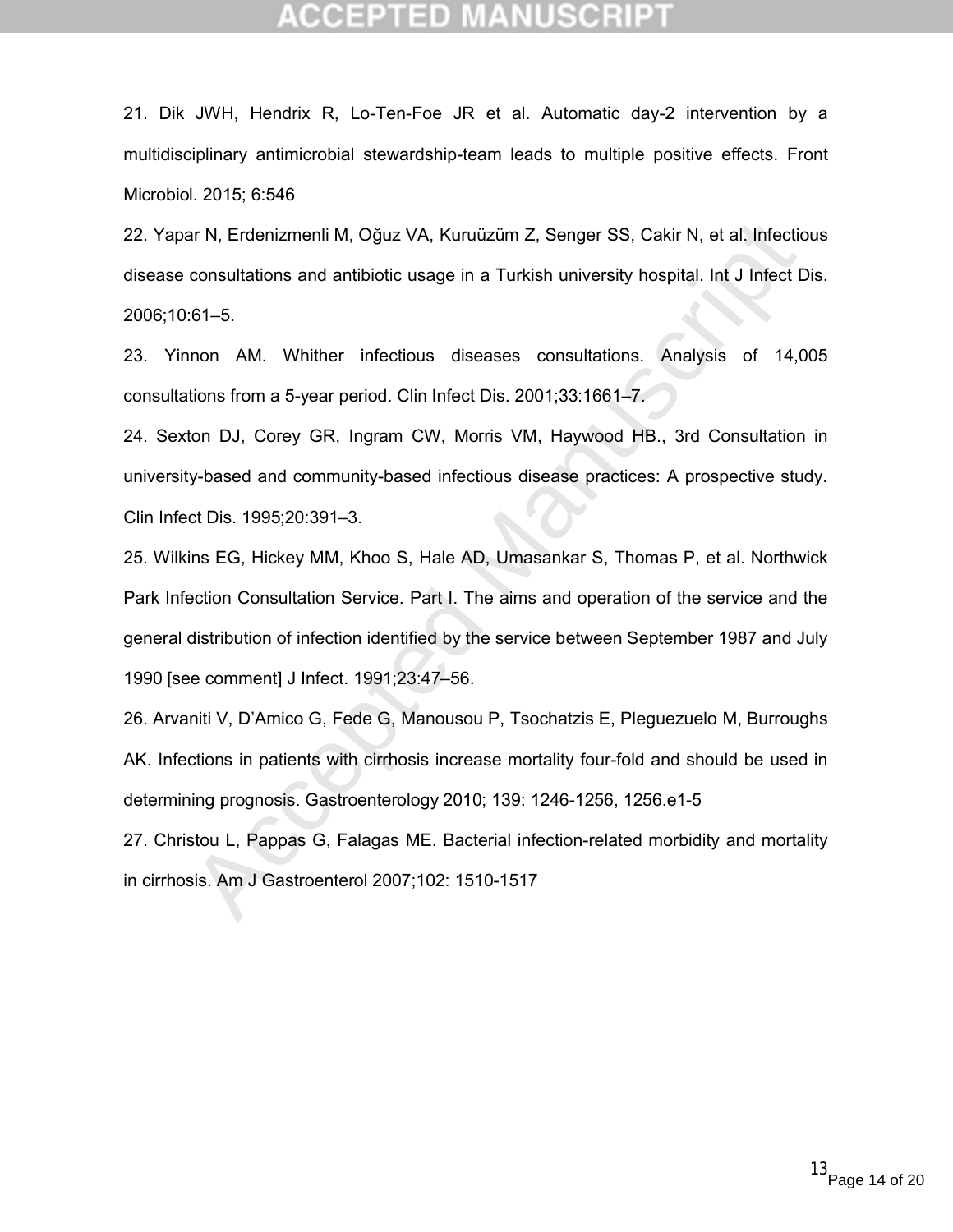# **ACCEPTED MANUSCRIPT**

| <b>Characteristics</b>                            | $N(\%)$          |
|---------------------------------------------------|------------------|
|                                                   | 176 (100)        |
| $\overline{\text{Sex}}$                           |                  |
|                                                   | 108 (61.4)       |
| Male                                              | 68 (38.6)        |
| Female                                            |                  |
| Age (mean; min-max)                               | 63 years (19-95) |
| <b>Underlying diseases</b>                        |                  |
|                                                   | 90 (51.13)       |
| Cirrhosis                                         | 34 (19.31)       |
| Gallstones                                        | 22 (12.50)       |
| <b>HCC</b><br>$\qquad \qquad -$                   | 11(6.3)          |
| Pancreatitis                                      | 10 (5.68)        |
| Liver transplant<br>$\qquad \qquad \blacksquare$  | 13 (7.38)        |
| IBD/diverticulitis?<br>$\overline{\phantom{a}}$   | 13 (7.38)        |
| Neoplasia (different by HCC)<br>$\qquad \qquad -$ | 8(4.5)           |
| Other                                             |                  |
| Type of infection                                 |                  |
|                                                   |                  |
| Pneumonia                                         | 43 (24.43)       |
| <b>BSI</b>                                        | 33 (18.75)       |
| Cholangitis/cholecystitis                         | 30 (17.04)       |
| UTI<br>$\overline{\phantom{a}}$                   | 28 (15.90)       |
| Peritonitis                                       | 18 (10.22)       |
| Others                                            | 20 (11.36)       |
| More infections<br>$\qquad \qquad -$              | 37 (21.02)       |
| None<br>$\overline{\phantom{0}}$                  | 32 (18.18)       |
|                                                   | 13 (7.38)        |
|                                                   | 11 (6.25)        |
| Encephalopathy in cirrhosis                       | 8(4.54)          |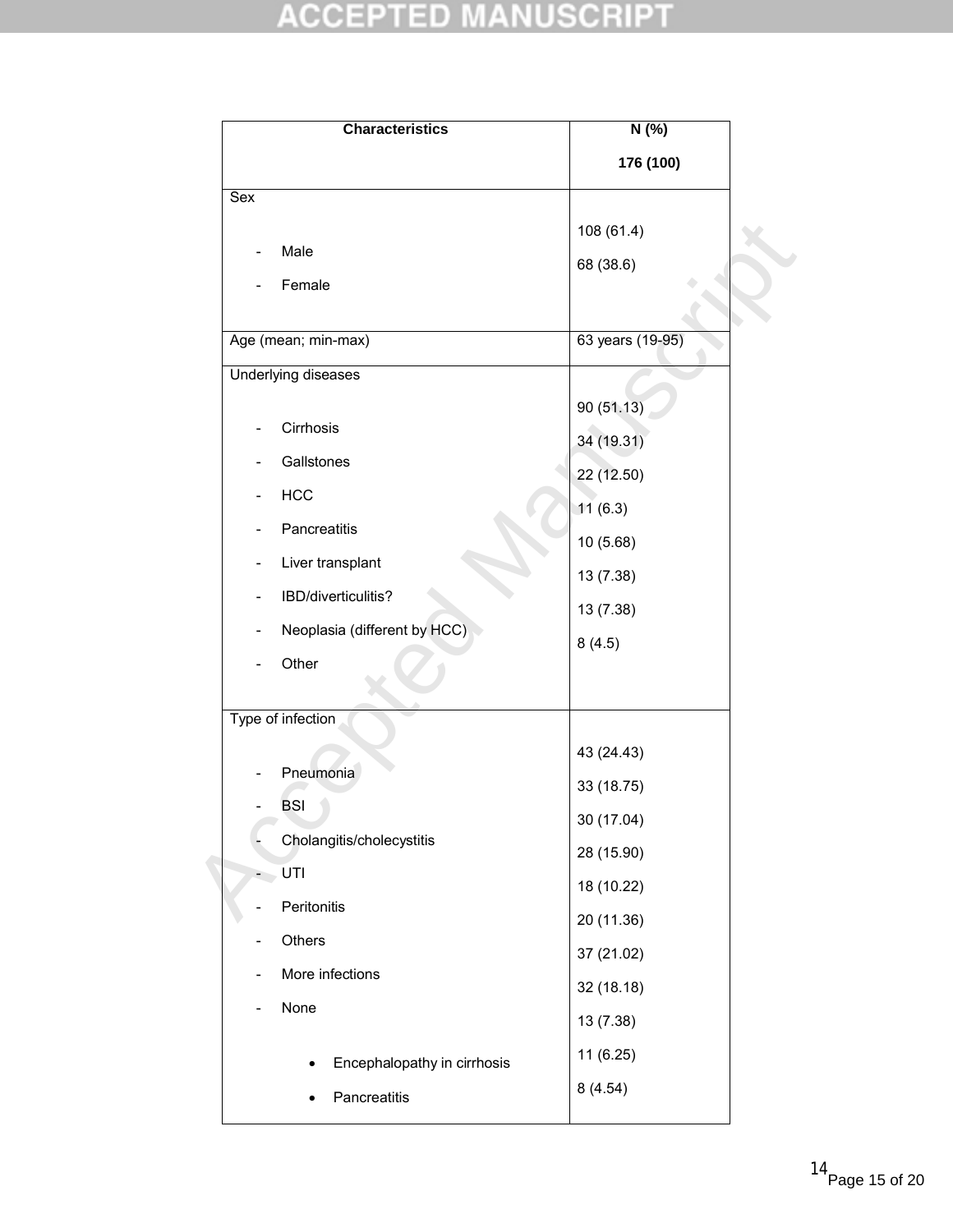### Ė D 0 E ۰

• Prophylaxis for variceal bledding

Accepted Manuscript

Table 1. Demographic characteristics, underlying diseases and type of infection of the 176 patients admitted to the Gastroenterology Department at the University Hospital of Modena that received at least 1 ID consultation between October 2014 and September 2015.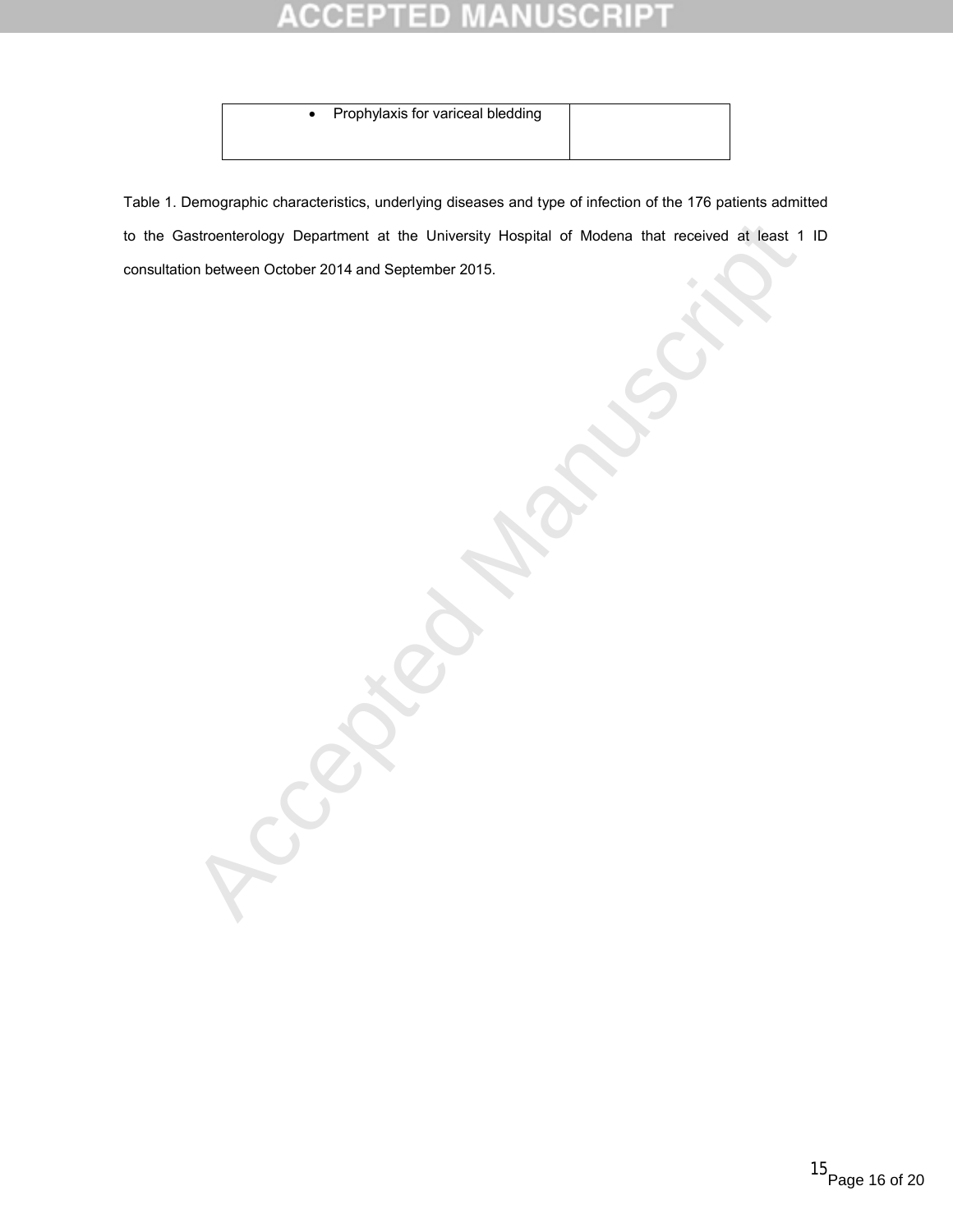### **NUSCRIP CCEPTED**  $\mu$ N Ŧ

|                                                      | <b>Period A</b>      | <b>Period B</b>      | $\overline{P}$           |
|------------------------------------------------------|----------------------|----------------------|--------------------------|
|                                                      | Oct 2013-Sep 2014    | Oct 2014- Sep 2015   |                          |
| <b>Admissions</b>                                    | 761                  | 784                  | $\blacksquare$           |
| Bed-occupation rate (%)                              | 109%                 | 118 %                |                          |
| Patients evaluated by ID specialist for the ASP* (%) | 0(0.0)               | 176 (22.44)          | $\frac{1}{2}$            |
| Days of hospitalization                              | 5298                 | 5502                 | $\frac{1}{2}$            |
| Length of stay (mean in days)                        | 7.11                 | 7.01                 | $\overline{\phantom{a}}$ |
| Infections due to MDR-microorganisms:                |                      |                      |                          |
| N; incidence (episodes /100 admissions), (95%CI)     |                      |                      |                          |
|                                                      | 7; 0.92 (0.37-1.89)  | 3; 0.89 (0.36-1.84)  | 0.204                    |
| MRSA**                                               | 20; 2.63 (1.60-4.06) | 13; 1.66 (0.88-2.83) | 0.196                    |
| E. coli ESBL+                                        | 13; 1.71 (0.91-2.92) | 9; 1.14 (0.52-2.17)  | 0.359                    |
| CRB***                                               | 6, 0.79 (0.29-1.71)  | 7; 0.89 (0.36-1.84)  | 0.823                    |
| K. pneumoniae KPC+<br>i.                             | 4, 0.52 (0.14-1.34)  | 1; 0.12 (0.003-0.71) | n.a.                     |
| ii.<br>P. aeruginosa Carba+                          | 3; 0.39 (0.08-1.15)  | 1; 0.12 (0.003-0.71) | n.a.                     |
| iii.<br>A. baumannii Carba+                          | 11; 1.44 (0.72-2.58) | 9; 1.14 (0.52-2.17)  | 0.608                    |
| <b>VRE****</b>                                       |                      |                      |                          |
| Deaths (mortality rate %)                            | 23(3.0)              | 26(3.31)             | 0.742                    |
| DDDs /100pd of antibiotics                           | 109.81               | 78.45                | 0.0005                   |
|                                                      | 44.29                | 47.75                | 0.729                    |
| All penicillins                                      | 13.46                | 12.6                 | 0.488                    |
| $3^{\text{rd}}$ -4 <sup>th</sup> G Cephalosporin     | 15.99                | 6.80                 | 0.0032                   |
| Carbapenems                                          | 35.79                | 17.82                | 0.0079                   |
| Quinolones                                           | 17.15                | 9.09                 | 0.193                    |
| Glycopeptides                                        |                      |                      |                          |
| DDDs /100pd of antifungals                           | 41.28                | 24.75                | 0.0004                   |
| echinocandins                                        | 2.84                 | 1.66                 | 0.440                    |

Table 2. Clinical, microbiological and antimicrobial consumption data of patients admitted to the Gastroenterology Department in Period A (October 2013-September 2014) and Period B (October 2014-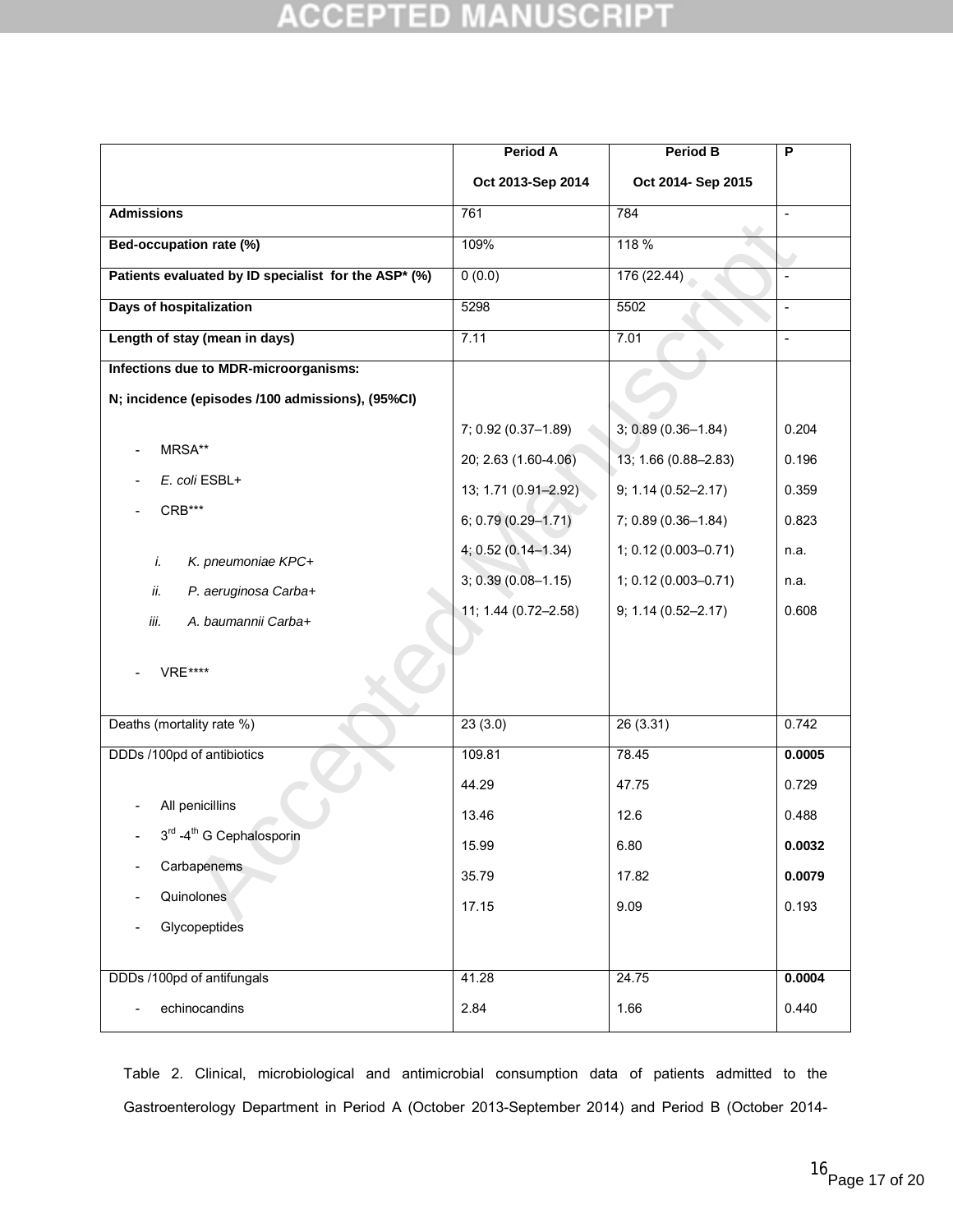### CR B ele ID

September 2015). \*ASP: Antimicrobial Stewardship Program \*\*MRSA: *methicillin-resistant S: aureus*; \*\*\*CRB: carbapenem-resistant bacteria; \*\*\*\*VRE: vancomycin-resistant *Enterococcus* spp.

**Recisions**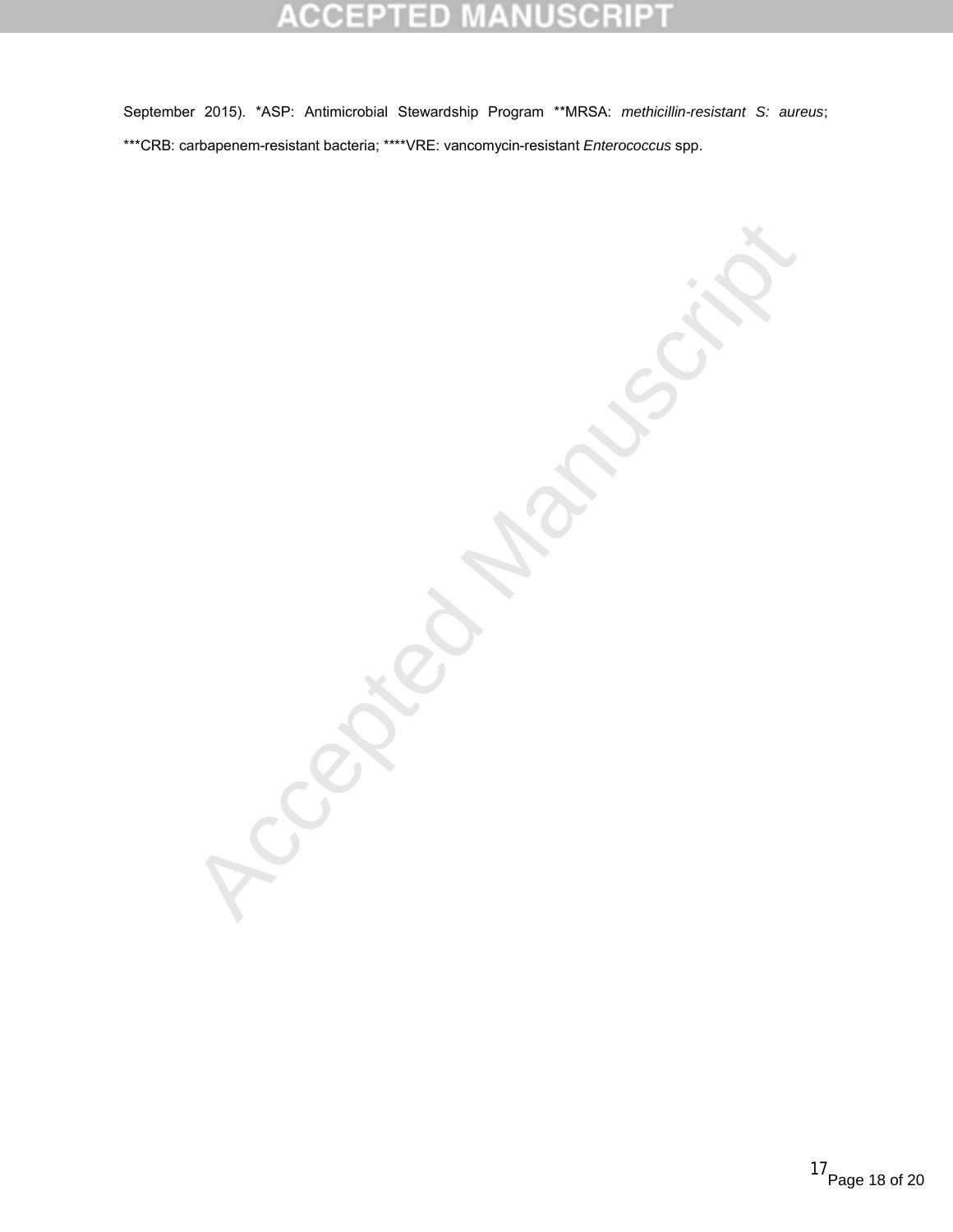

Figure 1. Advice of the ID specialist about antimicrobial treatment for the 176 patients admitted to the Gastroenterology department between October 2014 and September 2015 (ABTx: antimicrobial treatment).